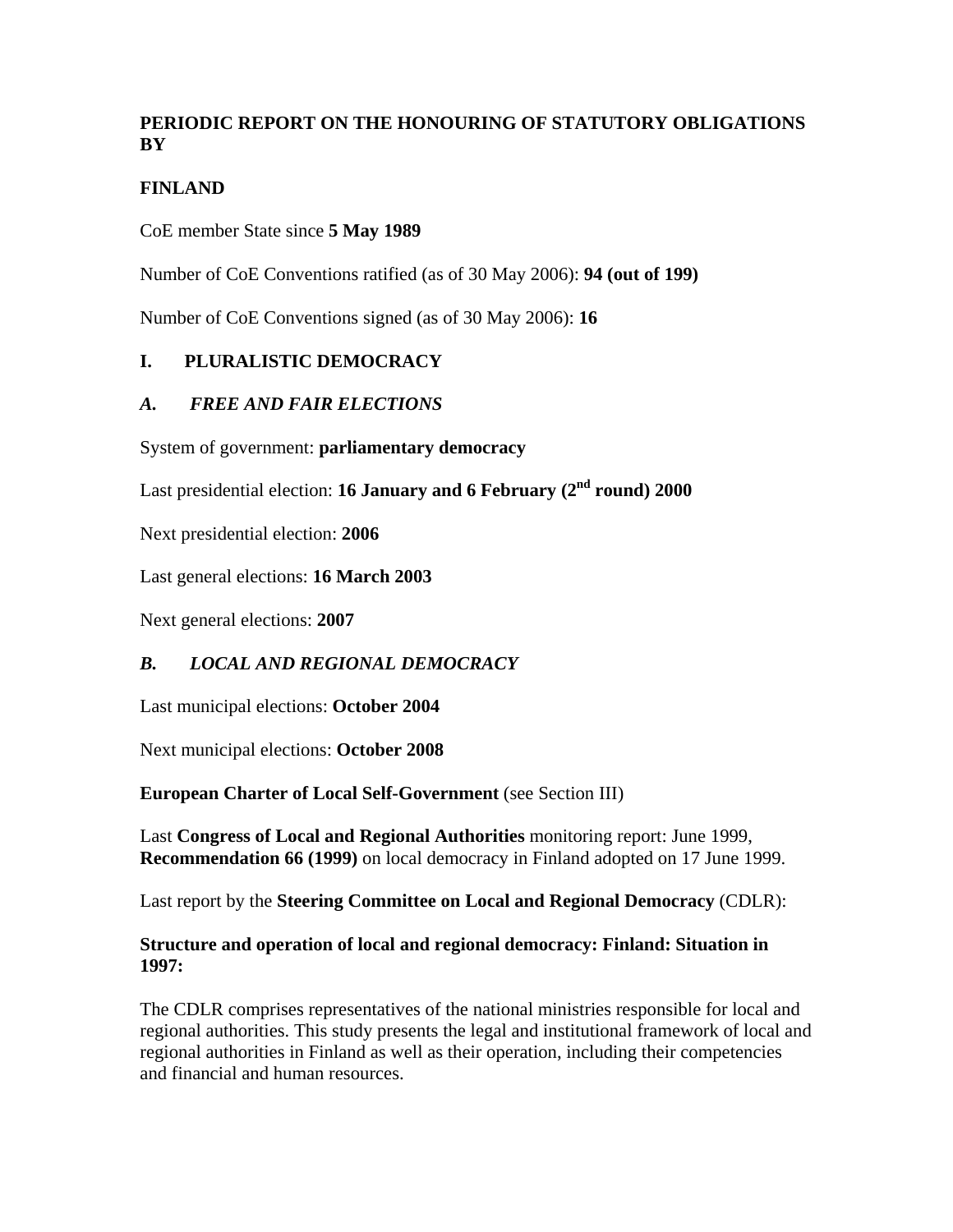#### **Extract of doc. CM/Monitor (2001) 3 revised 2, 23 April 2001: Declaration by the Committee of Ministers of 10 November 1994 / Compliance with member States' commitments: Progress achieved within the framework of the monitoring procedure on local democracy:**

"The introduction of the new constitution has not had a significant effect on Finland's administration system. Rather, it has led to an updating of traditional principles, while changes that had already begun have continued. The arrangements chosen for the regionalisation carried out in 1994 confirm the preeminence of the municipality in Finland's democracy and administrative system. Administrative functions tend to be carried out by the municipalities, or through co-operation between them, while central government concentrates on legislation, equalisation and monitoring the lawfulness of decisions – this last function is now exercised by the courts. The change in local finances completes the picture: now that grants are no longer earmarked for specific purposes, the fact that central government helps the municipalities to perform statutory tasks no longer authorises it to supervise the performance of these tasks as closely as in the past. Recent changes seem to be directed towards achieving greater efficiency and furthering democracy.

 The quest for efficiency is reflected particularly in the decision to allow municipalities maximum freedom in choosing the organisational arrangements needed to carry out their functions, in choosing how to provide public services, in the introduction of a supervisory board appointed by the local council in each municipality, and in the discussion initiated by the Ministry of the Interior, with the Association of Local Authorities, on sharing power and financial responsibilities.

 The furthering of democracy is reflected in the improved right of access to administrative documents, the creation of new opportunities for citizens to take the initiative and the primacy now given to judicial remedies in litigation relating to the lawfulness of a decision. The combination of scrutiny exercised through citizens' participation and increasing recourse to judicial review means that the supervision traditionally exercised by central government can be withdrawn. However, the large-scale enquiry launched in 1997 by the Ministry of the Interior showed that, in practice, participation usually takes the most conventional forms and is focused on information, and that local authorities often have misgivings about public participation."

#### **II. RULE OF LAW**

#### *A. VENICE COMMISSION*

No specific opinion concerning Finland.

### *B. FUNCTIONNING OF THE JUDICIARY*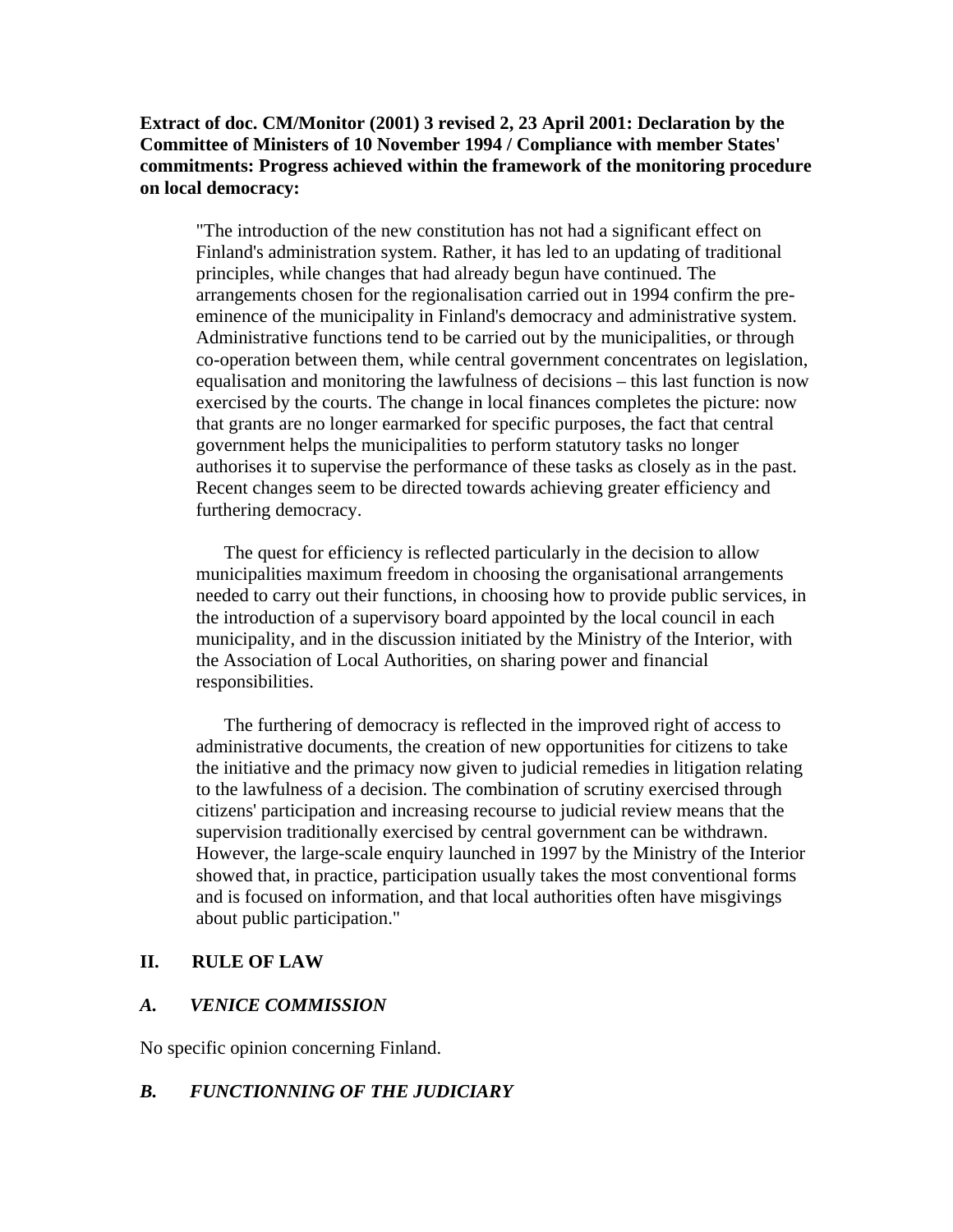The first report «European Judicial systems 2002» adopted by the European Commission for the Efficiency of Justice (CEPEJ) has been presented to the Committee of Ministers of the Council of Europe on **19 January 2005**.

It is one of the first major achievements of the CEPEJ under the terms of reference given to by the Committee of Ministers. As a result of the replies to the questionnaire sent in by 40 member states, the CEPEJ had been able to carry out the first ever evaluation of European judicial systems on such a large scale. Finland is one of the countries having replied to the questionnaire.

# *C. THE FIGHT AGAINST CORRUPTION AND ORGANISED CRIME*

**Civil law convention on corruption** signed on **8 June 2000**, ratified on **23 October 2001**

**Criminal law Convention on corruption** signed on **27 January 1999**, ratified on **3 October 2002**, **Additional Protocol** neither signed nor ratified

## Extract of: **Second Evaluation Round: evaluation report on Finland adopted by GRECO at its 19th Plenary Meeting (Strasbourg, 28 June – 2 July 2004):**

## "Conclusions

Finland has a very low level of reported and detected corruption and is since long held as one of the less corrupt countries in the world. It has a comprehensive legal system covering to a very large extent the anti-corruption standards subjected to the present evaluation. Only limited shortcomings have been detected. Above all, Finland should be commended for its transparent and in this respect pro-active administration and egovernance.

In view of the above, GRECO addresses the following recommendations to Finland:

i. to enhance the special training for police and prosecutors on confiscation and provisional measures in cases of corruption and to this end use experience in other countries to the extent possible (paragraph 28);

ii. to introduce clear rules/guidelines and training for civil servants to report suspicions of corruption in State administration (paragraph 65);

iii. to introduce clear rules/guidelines for situations where public officials move to the private sector ("pantouflage"), in order to avoid conflicts of interests (paragraph 66);

iv. to ensure that accountants and other legal professions are trained to take into account corruption when suspicious transactions are being reported (paragraph 92);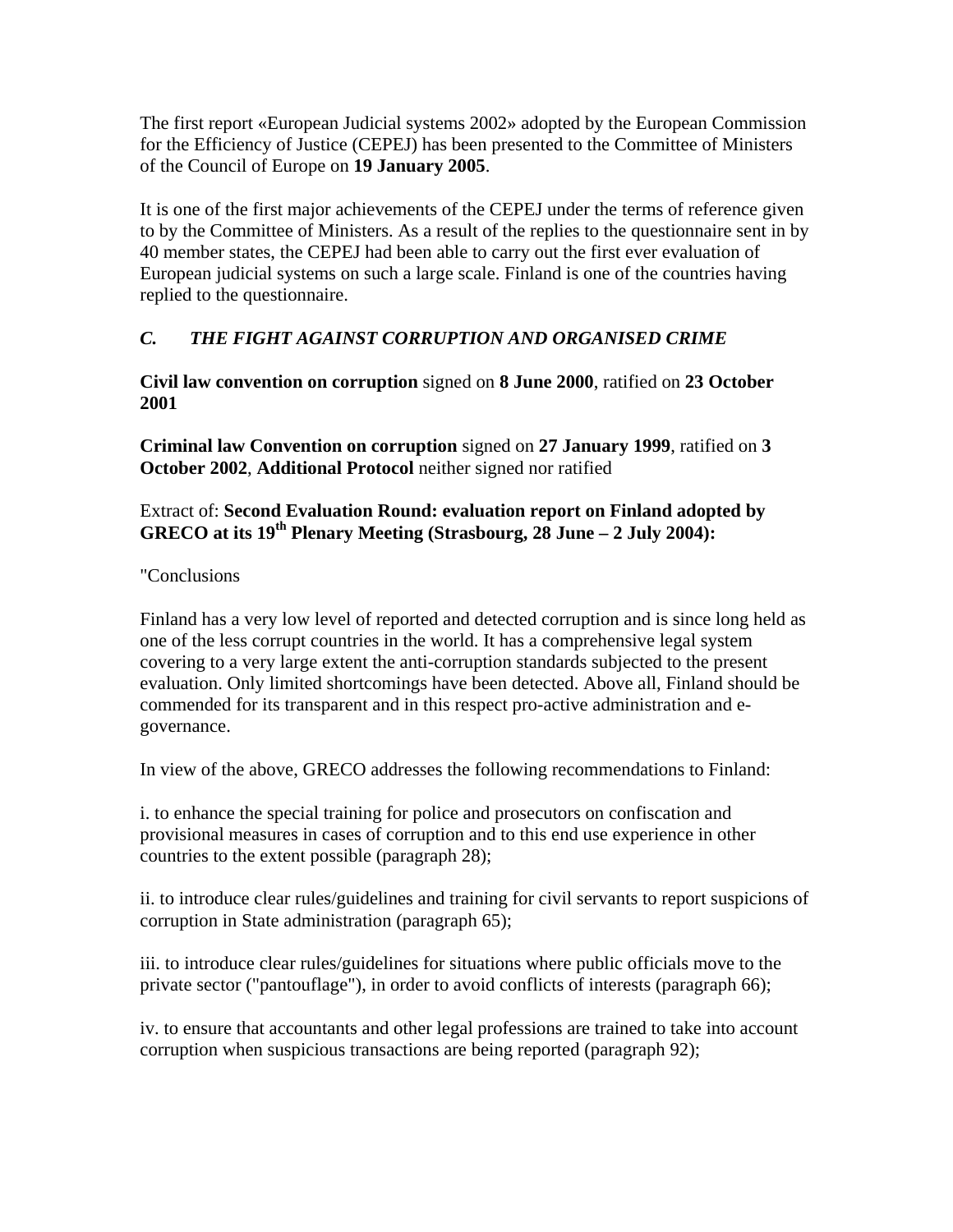Moreover GRECO invites the Finnish authorities to take account of the observations made in the analytical part of this report.

Finally, in conformity with Rule 30.2 of the Rules of Procedure, GRECO invites the Finnish authorities to present a report on the implementation of the above-mentioned recommendations by 31 December 2005."

# *D. THE FIGHT AGAINST MONEY LAUNDERING*

**Convention on Laundering, Search, Seizure and Confiscation of the Proceeds from Crime of 1990** ratified on **9 March 1994**

**Convention on Laundering, Search, Seizure and Confiscation of the Proceeds from Crime and on the financing of terrorism** (revised) signed on **16 December 2005**

Finland is not a member of MONEYVAL.

## **III. PROTECTION OF HUMAN RIGHTS**

## *A. ACTIVITIES OF THE COMMISSIONER FOR HUMAN RIGHTS*

**First report** on Finland published in **September 2001** following a visit to the country in **June 2001**

**Follow-up report** on Finland published in **March 2006** following a visit to the country in **August 2005**

Extract of **Follow-up report on Finland (2001-2005): Assessment of the progress made in implementing the recommendations of the Council of Europe Commissioner for Human Rights for the attention of the Committee of Ministers and the Parliamentary Assembly:**

"Introduction:

The Commissioner for Human Rights, Mr Alvaro Gil-Robles, visited Finland on 4-7 June 2001 on the invitation of the Finnish Government. In his report of the visit , the Commissioner identified a number of concerns regarding law and practice in Finland with respect to human rights and made recommendations in order to assist the Finnish authorities in their pursuit of remedying the shortcomings. The issues addressed by the Commissioner included discrimination and xenophobia, the situation of national minorities, asylum-seekers and conscientious objectors, and the rights of the child. In October 2003, following a request by the Commissioner, the Finnish Government provided information on progress made in implementing the Commissioner's recommendations in these fields until that time. Information was also received from several non-governmental organisations.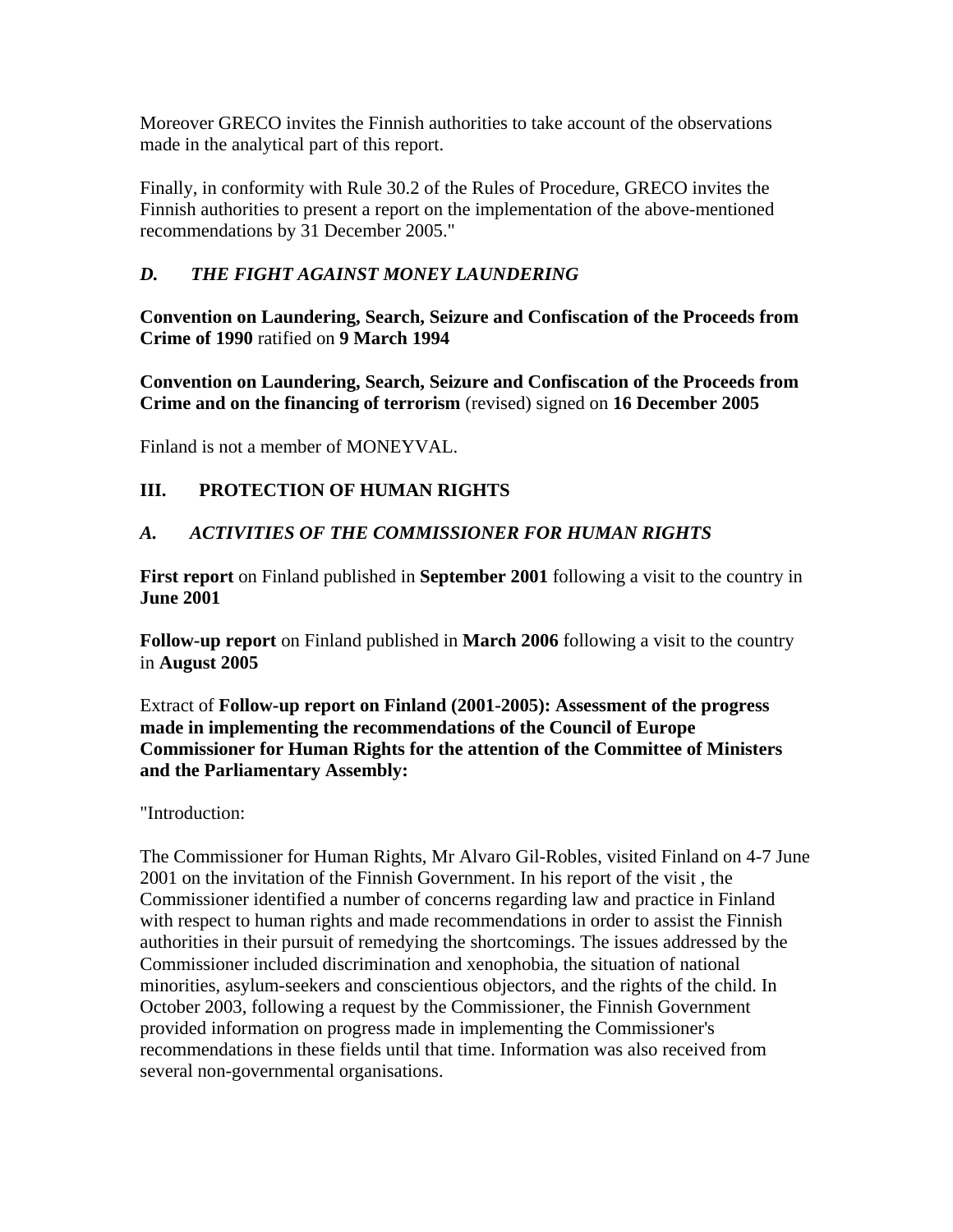A follow-up visit to assess further progress made was carried out by members of the Commissioner's Office on 29-31 August 2005. The follow-up visit also gathered information on two topics not directly covered by the Commissioner's original visit, namely, responses to violence against women as well as trafficking in human beings. The purpose of this report is to assess the extent the Finnish authorities have implemented the recommendations made by the Commissioner in his 2001 report as well as to take note of the Finnish responses to violence against women and trafficking in human beings. […]

*Non-discrimination and action against racism and xenophobia*

 $[\ldots]$ 

#### *Conclusions*

The Commissioner welcomes the new Non-Discrimination Act and the low-threshold bodies – Minority Ombudsman and the National Discrimination Tribunal – mandated to enforce the Act in the field of ethnic discrimination. The access of vulnerable groups to complaints bodies has clearly been enhanced by these measures while the Minority Ombudsman has quickly emerged as an active agent for promoting inter-ethnic equality and as an effective mediator acting on complaints addressed to him. Together with the courts and other ombudspersons and complaints bodies, the Finnish system of enforcing non-discrimination legislation seems to be well-equipped to address most concerns in an efficient manner. This is also reflected by the fact that Protocol 12 to ECHR has already entered into force in Finland. However, the Commissioner underlines that a solution should be found for extending the scope of the Non-Discrimination Act to cover the Åland Islands.

The Commissioner trusts that the strong message put forward by the legislator through the Non-Discrimination Act will have a preventive effect in terms of reinforcing people's understanding that discrimination and racism are illegal and, in many cases, crimes. The Commissioner welcomes the Government's recognition of the need to strengthen the prevention of racism and to change attitudes towards minorities and persons of foreign origin. While the police statistics indicate that racially-motivated violence continues to be a serious problem to be tackled with in Finland, the fact that special care is taken to compile such information demonstrates the willingness of the authorities to address the problem. The Commissioner notes that positive signs of improved inter-ethnic relations are also visible.

*Indigenous and national minorities* 

*Sámi* 

[…]

*Conclusions*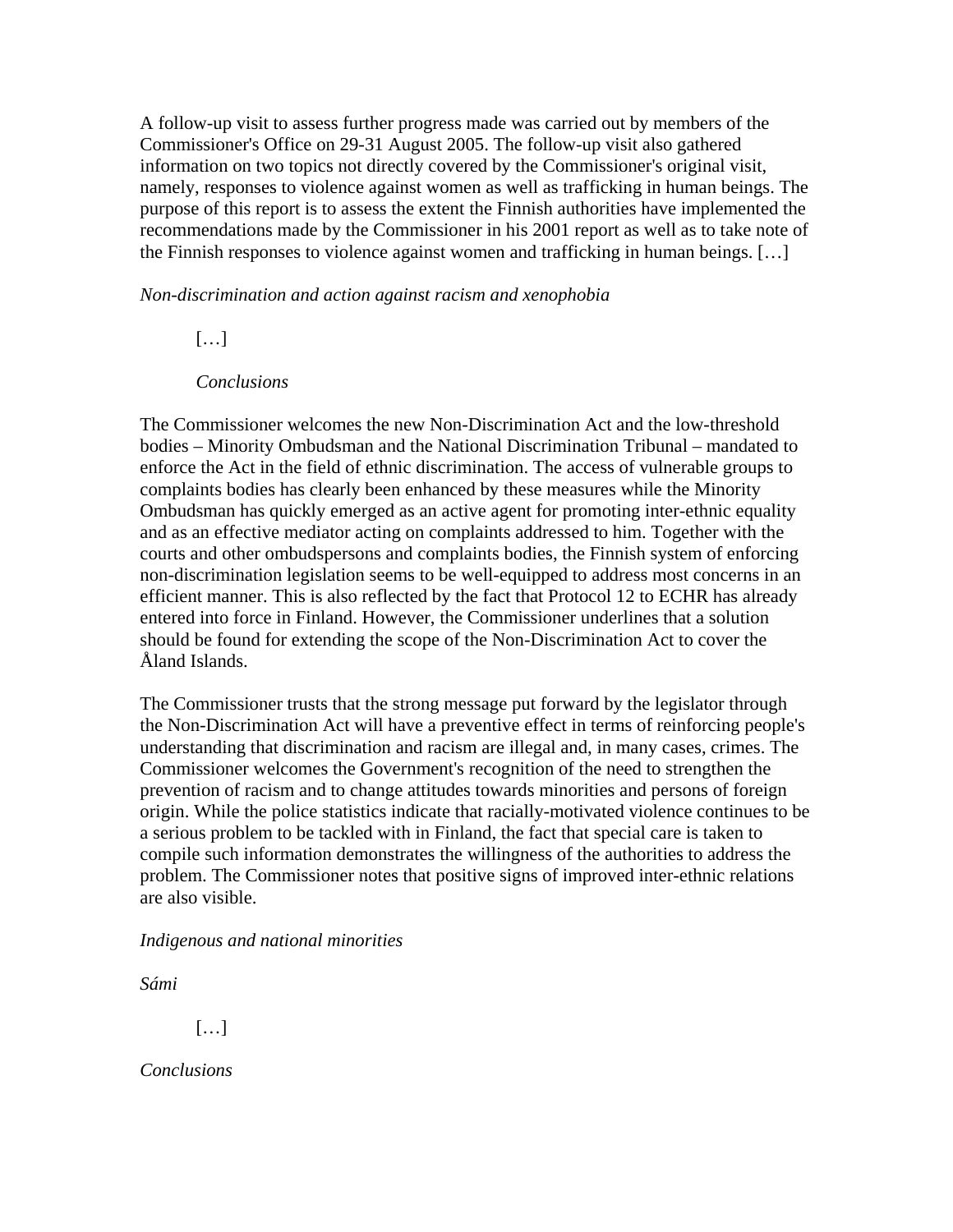The Commissioner regrets that the issue of Sámi land rights still has not been resolved and that Finland has not yet ratified the ILO Convention No. 169. He urges the different parties to the question, including among others the Ministry of Agriculture and Forestry, the Forest and Park Service and the Sámi Parliament, to join efforts to actively seek a solution to this long-standing problem. The Commissioner recommends that the Finnish authorities draw inspiration from the expert recommendations regarding land rights which have been recently issued in the framework of the on-going negations for a Nordic Convention on the Sámi.

#### *Roma*

[…]

#### *Conclusions*

The Commissioner welcomes the Non-Discrimination Act of 2004 and its enforcement system which have noticeably improved the safeguards against discrimination of the Roma. The Regional Advisory Boards for Romani Affairs also appear to make a difference when they are supported by public authorities. Yet, discrimination against the Roma in the fields of employment, private housing, education and access to public places appears to persist reflecting deeply rooted prejudice which subjects the Roma to multiple forms of discrimination simultaneously. While the Commissioner welcomes the positive initiatives launched by the Government to counter such discrimination and prejudice, he calls for greater attention to be paid, for example through the means of affirmative action, to the prevention of everyday discrimination and racism encountered by the Roma. In this respect, the wide dissemination of objective information about Roma culture and traditions as well as the diversity of Roma identities is essential. The Commissioner trusts that further efforts are also put to the training of teachers with Romani language skills.

#### *Russian-speaking population*

[…]

#### *Conclusions*

Taking into account the significant number of Russian-speaking people living in Finland, the Commissioner urges the Finnish authorities to thoroughly consider the recommendations of the ad hoc working group assigned by the Advisory Board for Ethnic Relations. The Commissioner is not persuaded that the special needs of the Russian-speaking population could be catered for in an efficient manner solely by general policy initiatives regarding or consultative bodies representing minorities and immigrants in general. Further measures are required to address the problems encountered by Russian-speaking school pupils while the awareness of media professionals of any prejudice on reporting about the Russian-speaking population should be improved.

#### *Asylum-seekers*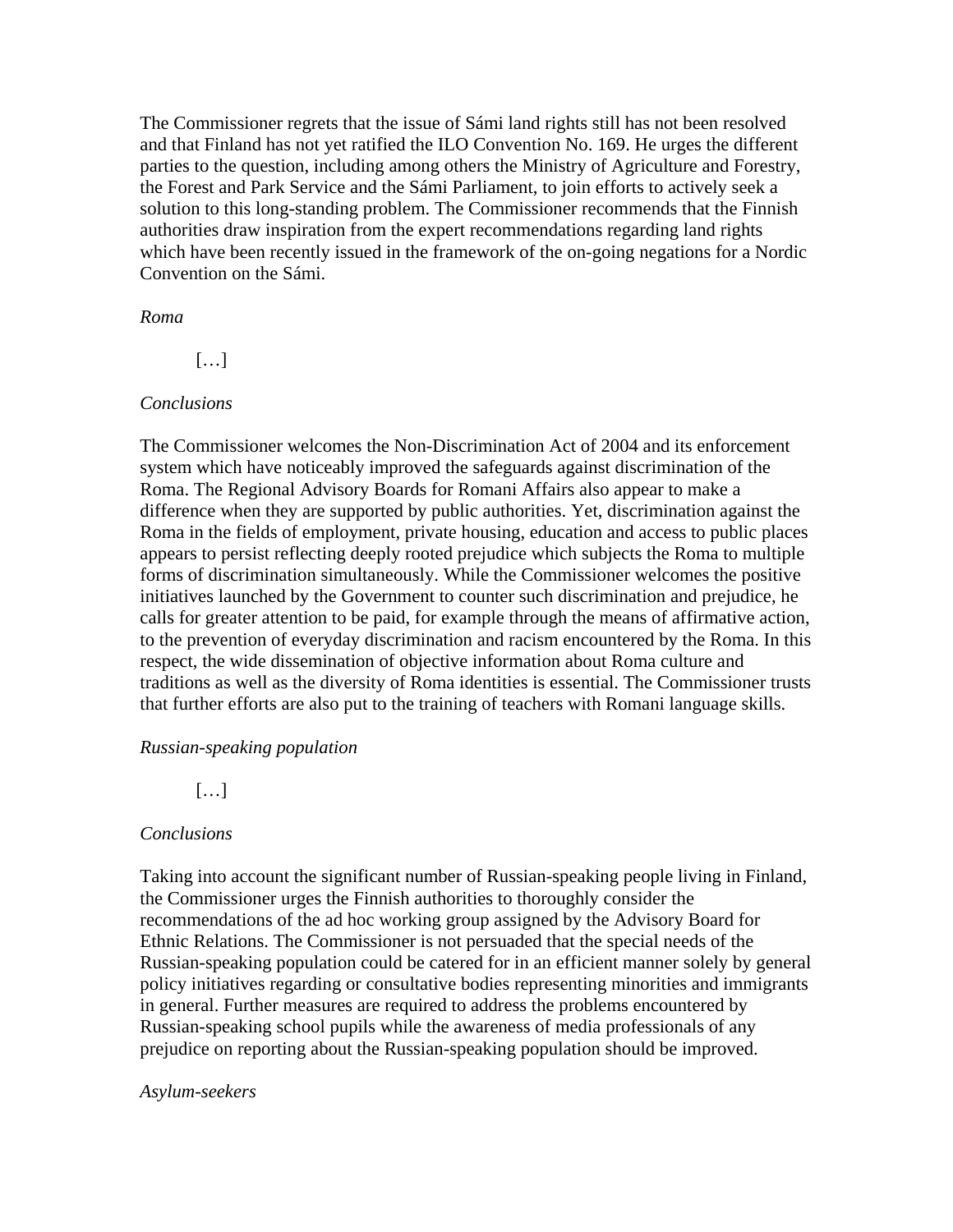$[\ldots]$ 

#### *Conclusions*

The Commissioner welcomes the fact that the Helsinki Administrative Court has emerged as an efficient and expert judicial body of first instance for appeals in the field of asylum. He is not persuaded, however, that an effective judicial remedy is yet available for appealing decisions related to Dublin cases. The Commissioner recommends that further guidance is issued to relevant authorities for serving and carrying out these decisions. In particular, before their transferral the rejected applicants should, as a minimum, have the possibility to request the suspension of the implementation of their transfer before the Administrative Court in accordance with the Aliens Act (Section 201) and Articles 19 (2) and 20 (1.e) of the Council Regulation No 343/2003.

As concerns the granting of temporary resident permits in accordance with Section 51 of the Aliens Act, the Commissioner underlines that it should always be verified that the section is not applied in contradiction with other provisions of the Act which would grant a continuous residence permit on the grounds of a need for protection (Section 88). Taking into consideration the practical consequences of the temporary residence status on opportunities to accessing employment, health and social services as well as right to family reunification, a restrictive rather than wide interpretation of the application of Section 51 is to be preferred. The Commissioner notes that Section 52 of the Act stipulates that a continuous residence permit can be granted to aliens on compassionate grounds with reference to their health, vulnerable position or the circumstances they would face in their home country.

The Commissioner also urges the Finnish authorities to reconsider the proposal to amend the Aliens Act concerning information exchange between the staff of reception centres and the authorities. While the improvement of information exchange between authorities and professionals is a laudable objective, any legal obligation on reception centre staff to inform the authorities should be stipulated in sufficient detail to safeguard the rights of both asylum seekers and staff. The Commissioner emphasises that it is particularly important to examine whether the proposed legislation is compatible with the human rights provisions of the Finnish Constitution.

#### *Conscientious objectors*

[…]

### *Conclusions*

The Commissioner regrets the lack of progress made in resolving the long-standing problems faced by conscientious objectors and therefore reiterates his recommendations made in the 2001 report. It is clear that the current length of civilian service is punitive and discriminatory in comparison with the length of military service while it is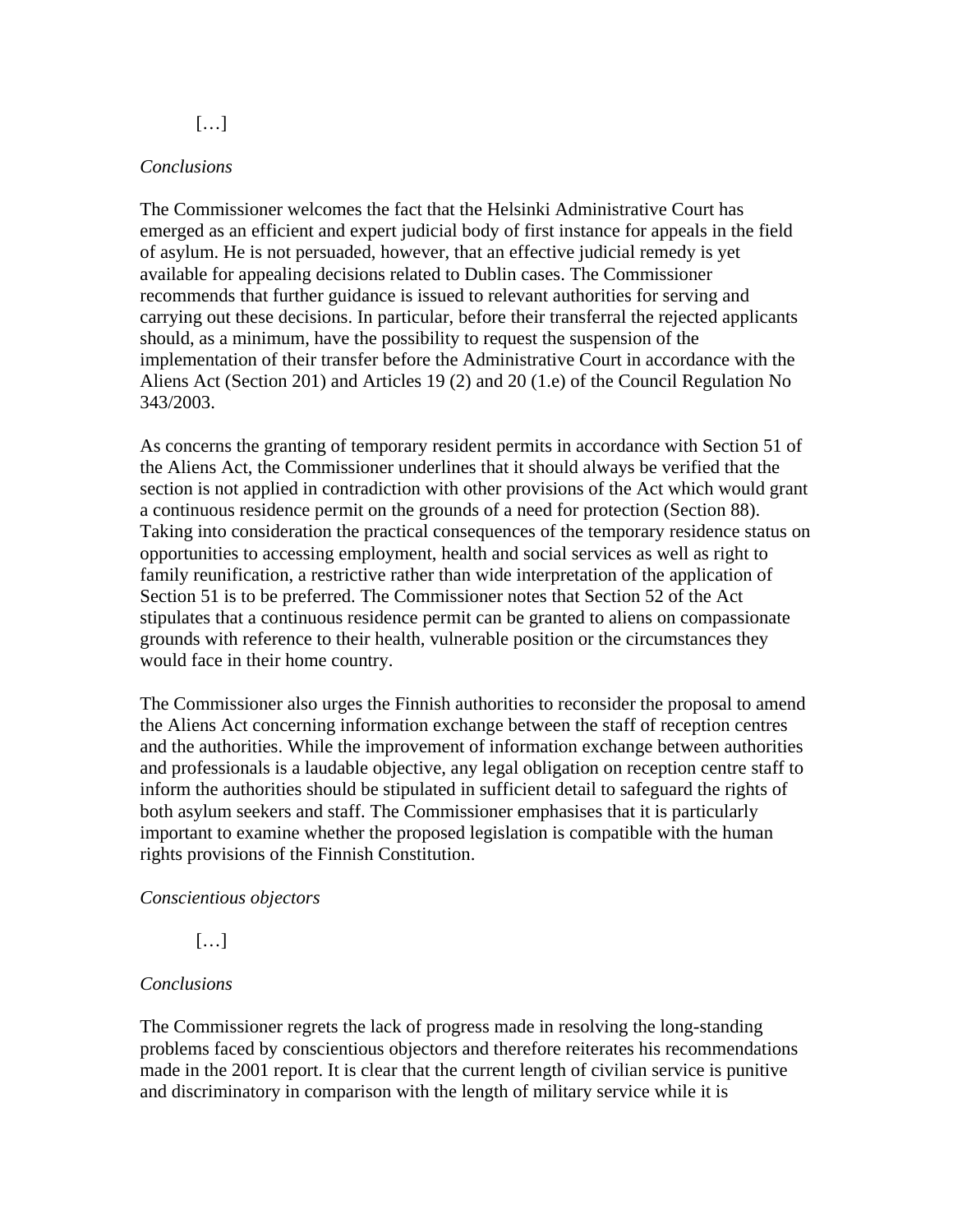detrimental to equal opportunities for work and study among civilian and military service men. The social and financial rights of civilian service men should be protected in a comparable way with those of conscripts. Although the Commissioner notes the exemption of Jehovah's Witnesses from military and civilian service, he considers that a similar provision should also be applied to other persons objecting to military and civilian service on the ground of belief. The Commissioner urges the Finnish Government to draw inspiration from its Anti-Discrimination Act and Protocol 12 to the ECHR in speedily addressing the situation of conscientious objectors while actively persuading the Parliament to back a long-waited reform in this field.

#### *Rights of the child*

 $[...]$ 

### *Conclusions*

The Commissioner welcomes the current efforts of the Government to reform the Child Welfare Act which should improve the legal protection of children taken into custody and clarify the manner how their care and best interests are monitored. It is essential that all interested parties are heard in the reform process and that the rights of family members are given due consideration to ensure the practicability of the resulting legislation. As custody decisions are directly related to the fundamental rights of all family members it would also be apposite to reconsider whether the courts should be involved in making the initial decision. The participation of children themselves in the decision-making procedure regarding their placement in extra-familial care or custody is particularly important and it should be examined whether the reformed act could enable children younger than 12-years' old to be heard in the process.

The Commissioner urges the authorities to persist in their efforts to improve mental health care for children and to monitor that the service guarantees are fully met in this field. The Commissioner welcomes the establishment of the institution of the Ombudsman for Children and encourages the authorities to review its resource needs.

*Responses to violence against women*

[…]

### *Conclusions*

The Commissioner welcomes the efforts of the Government to monitor and respond to violence against women in Finland. He encourages the authorities to persist in these efforts and to review whether the current Government programmes aimed at addressing violence are sufficiently specific and adequately funded to cover violence against women. The authorities should also ensure that the specific needs of immigrant women as victims of violence are addressed. In particular, they should be able to access information about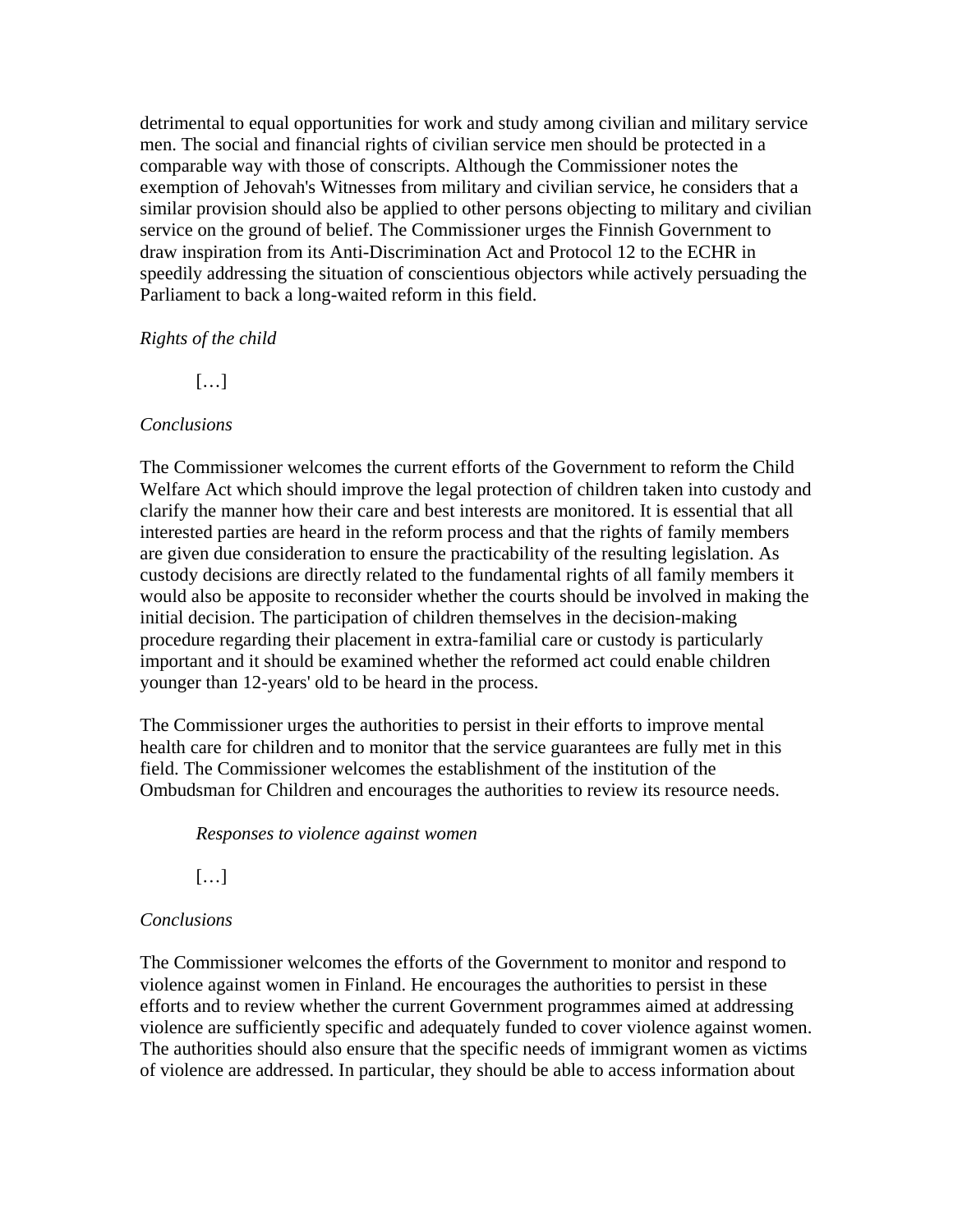their rights and victims' support services and have the possibility to stay in Finland after leaving a violent relationship.

*Responses to trafficking in human beings*

 $[...]$ 

## *Conclusions*

The Commissioner welcomes the new legislative measures to criminalise trafficking in human beings in Finland and the Government's Plan of Action against Trafficking in Human Beings. He also encourages the Government and the Parliament to sign and ratify the Council of Europe Convention on Action against Trafficking in Human Beings. In particular, the Commissioner invites the Finnish authorities to verify that the victims of trafficking can be granted adequate protection and assistance based on an individual assessment of their needs.

# *B. EUROPEAN CONVENTION ON HUMAN RIGHTS*

# **ECHR** ratified on **10 May 1990**

**"Reservation contained in the instrument of ratification, deposited on 10 May 1990**  as amended by the partial withdrawals of reservation dated 20 December 1996, 30 April 1998, 1 April 1999 and 16 May 2001:

In accordance with Article 64 of the Convention [Article 57 since the entry into force of Protocol No 11], the Government of Finland makes the following reservation in respect of the right to a public hearing guaranteed by Article 6, paragraph 1, of the Convention.

For the time being, Finland cannot guarantee a right to an oral hearing insofar as the current Finnish laws do not provide such a right. This applies to:

1. proceedings before the Supreme Court in accordance with Chapter 30, Section 20, of the Code of Judicial Procedure and proceedings before the Courts of Appeal as regards the consideration of petition, civil and criminal cases to which Chapter 26 (661/1978), Sections 7 and 8, of the Code of Judicial Procedure are applied if the decision of a District Court has been made before 1 May 1998, when the amendments made to the provisions concerning proceedings before Courts of Appeal entered into force;

and the consideration of criminal cases before the Supreme Court and the Courts of Appeal if the case has been pending before a District Court at the time of entry into force of the Criminal Proceedings Act on 1 October 1997 and to which existing provisions have been applied by the District Court;

2. proceedings, which are held before the Insurance Court as the Court of Final Instance, in accordance with Section 9 of the Insurance Court Act, if they concern an appeal which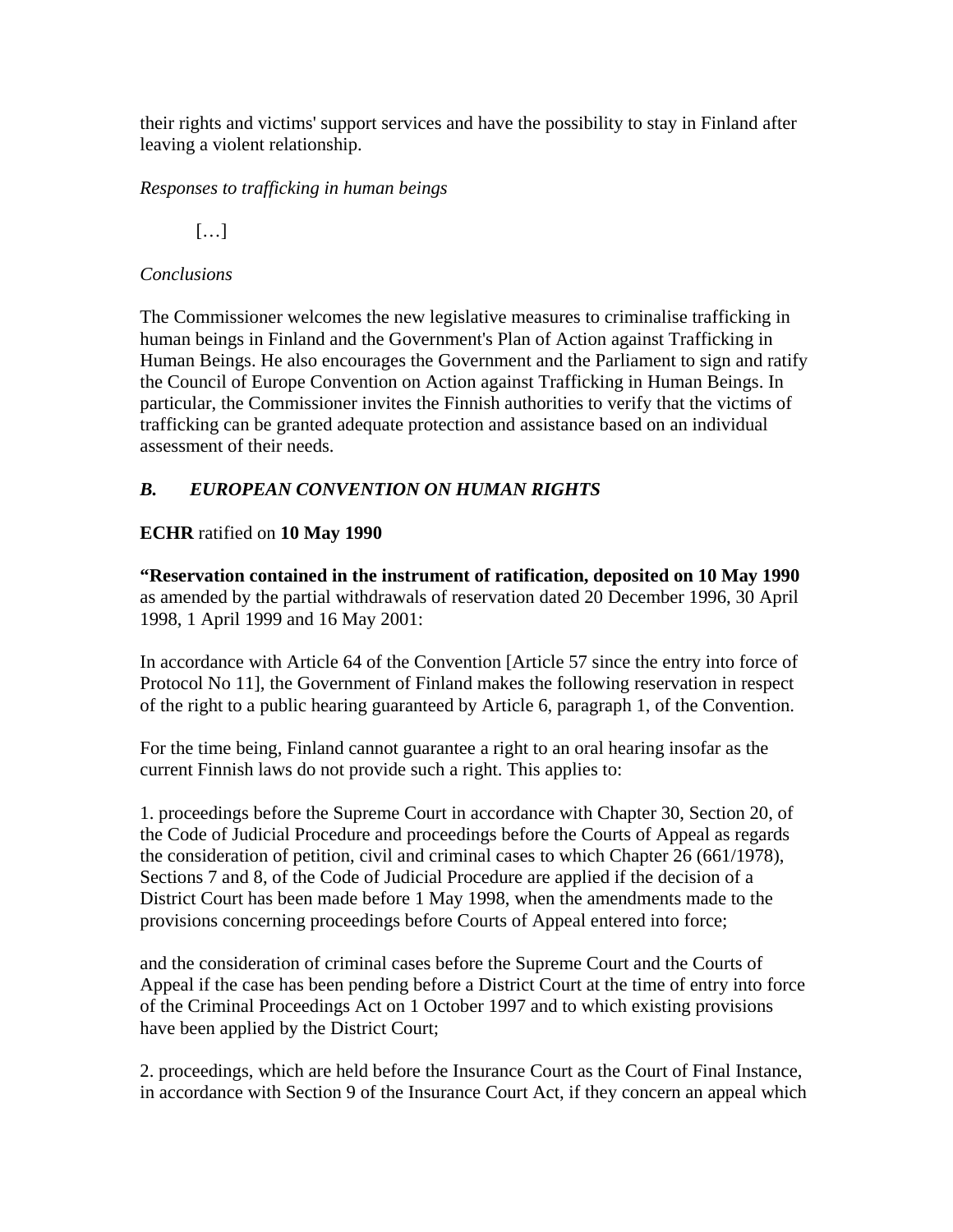has become pending before the entry into force of the Act Amending the Insurance Court Act on 1 April 1999;

3. proceedings before the Appellate Board for Social Insurance, in accordance with Section 8 of the Decree on the Appellate Board for Social Insurance, if they concern an appeal which has become pending before the entry into force of the Act Amending the Health Insurance Act on 1 April 1999.

The provisions of the Finnish laws referred to above are attached to this reservation as a separate annex.

Period covered: 10/5/1990 -

The preceding statement concerns Article(s): 6

**Partial withdrawal of reservation** transmitted by a Note Verbale from the Permanent Representation of Finland, dated 16 May 2001, registered at the Secretariat General on 16 May 2001.

Whereas the instrument of ratification contained a reservation to Article 6, paragraph 1, of the Convention, whereas after partial withdrawals of the reservation on 20 December 1996, 30 April 1998 and 1 April 1999, the reservation reads as follows:

"For the time being, Finland cannot guarantee a right to an oral hearing insofar as the current Finnish laws do not provide such a right. This applies to:

1. proceedings before the Water Courts when conducted in accordance with Chapter 16, Section 14 of the Water Act;

and proceedings before the Supreme Court in accordance with Chapter 30, Section 20, of the Code of Judicial Procedure and proceedings before the Courts of Appeal as regards the consideration of petition, civil and criminal cases to which Chapter 26 (661/1978), Sections 7 and 8, of the Code of Judicial Procedure are applied if the decision of a District Court has been made before 1 May 1998, when the amendments made to the provisions concerning proceedings before Courts of Appeal entered into force;

and the consideration of criminal cases before the Supreme Court and the Courts of Appeal if the case has been pending before a District Court at the time of entry into force of the Criminal Proceedings Act on 1 October 1997 and to which existing provisions have been applied by the District Court;

and proceedings before the Water Court of Appeal as regards the consideration of criminal and civil cases in accordance with Chapter 15, Section 23, of the Water Act, if the decision of the Water Court has been given before the entry into force of the Act Amending the Code of Judicial Procedure on 1 May 1998; and the consideration of petition, appeal and executive assistance cases, in accordance with Chapter 15, Section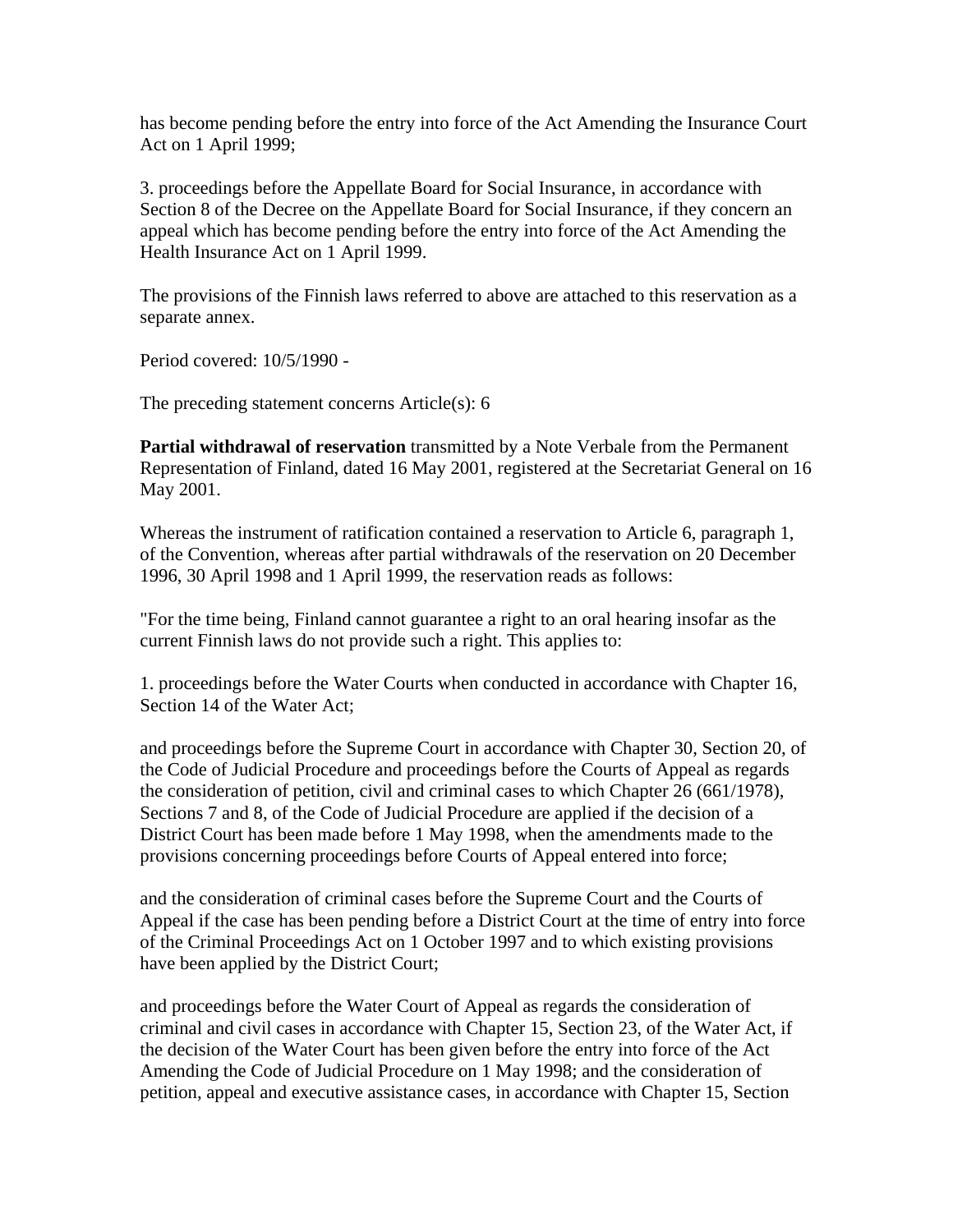23, of the Water Act, if the decision of the Water Court has been given before the entry into force of the Act on Administrative Judicial Procedure on 1 December 1996;

2. the consideration by a County Administrative Court or the Supreme Administrative Court of an appeal on a submission from a decision given before the entry into force of the Act on Administrative Judicial Procedure on 1 December 1996, as well as of consideration of an appeal on such a matter in a superior appellate authority;

3. proceedings, which are held before the Insurance Court as the Court of Final Instance, in accordance with Section 9 of the Insurance Court Act, if they concern an appeal which has become pending before the entry into force of the Act Amending the Insurance Court Act on 1 April 1999;

4. proceedings before the Appellate Board for Social Insurance, in accordance with Section 8 of the Decree on the Appellate Board for Social Insurance, if they concern an appeal which has become pending before the entry into force of the Act Amending the Health Insurance Act on 1 April 1999."

Whereas the relevant provisions of the Finnish legislation have been amended so as they no longer correspond to the present reservation as far as they concern proceedings before the Water Courts and the Water Court of Appeal, and as the present reservation concerning the proceedings before the County Administrative Courts and the Supreme Administrative Court is no longer relevant,

Now therefore Finland withdraws the reservation in paragraph 1 above, as far as it concerns proceedings before the Water Courts and before the Water Court of Appeal. Finland also withdraws the reservation in paragraph 2 above concerning proceedings before the County Administrative Courts and the Supreme Administrative Court.

**[Note by the Secretariat:** The reservation now reads as follows: "For the time being, Finland cannot guarantee a right to an oral hearing insofar as the current Finnish laws do not provide such a right. This applies to:

1. proceedings before the Supreme Court in accordance with Chapter 30, Section 20, of the Code of Judicial Procedure and proceedings before the Courts of Appeal as regards the consideration of petition, civil and criminal cases to which Chapter 26 (661/1978), Sections 7 and 8, of the Code of Judicial Procedure are applied if the decision of a District Court has been made before 1 May 1998, when the amendments made to the provisions concerning proceedings before Courts of Appeal entered into force;

and the consideration of criminal cases before the Supreme Court and the Courts of Appeal if the case has been pending before a District Court at the time of entry into force of the Criminal Proceedings Act on 1 October 1997 and to which existing provisions have been applied by the District Court;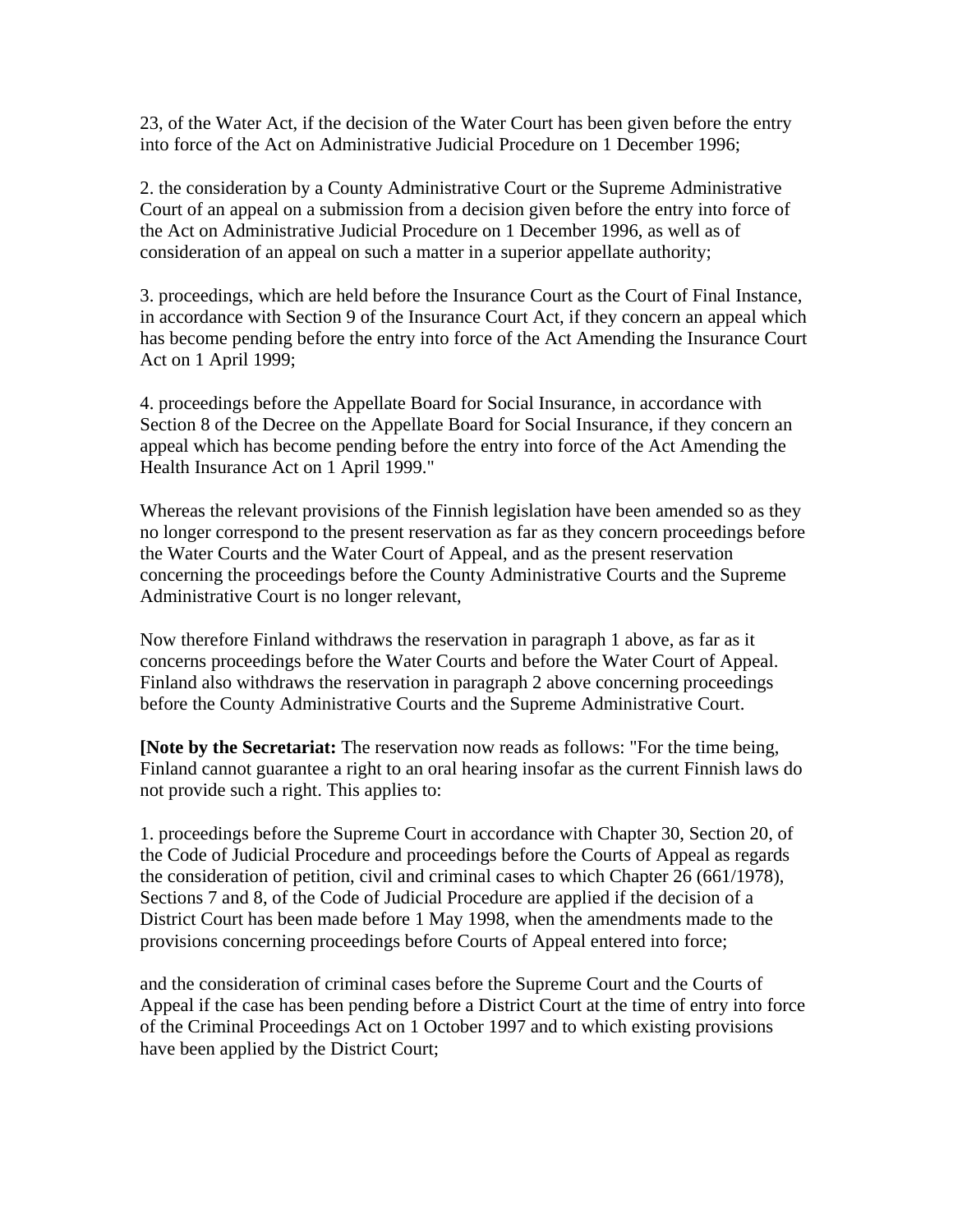2. proceedings, which are held before the Insurance Court as the Court of Final Instance, in accordance with Section 9 of the Insurance Court Act, if they concern an appeal which has become pending before the entry into force of the Act Amending the Insurance Court Act on 1 April 1999;

3. proceedings before the Appellate Board for Social Insurance, in accordance with Section 8 of the Decree on the Appellate Board for Social Insurance, if they concern an appeal which has become pending before the entry into force of the Act Amending the Health Insurance Act on 1 April 1999."]

#### **Appendix including a summary of the respective laws referred to in the partial withdrawal of reservations**

The Water Court of Appeal was abolished by the Administrative Courts Act (430/1999) which entered into force on 1 November 1999. The Water Court of Appeal was merged with the Vaasa County Administrative Court, and the new court is called the Vaasa Administrative Court.

Chapter 15 of the Water Act, concerning the water courts, was repealed by the Act on the Amendment of the Water Act (88/2000) which entered into force on 1 March 2000, being part of a reform of the Finnish environmental legislation. The water courts were abolished and replaced by three environmental permit authorities.

According to Section 11 (1) of the Act on the Implementation of Environmental Legislation, the cases pending before the water courts were transferred to the environmental permit authorities insofar as petitions and requests for executive assistance referred to in the Water Act were concerned, appeal cases were transferred to the Vaasa Administrative Court and criminal cases to the competent district courts. As regards civil cases, the water courts were to decide which of them would still be considered as civil cases and which ones could be converted into petition cases to be handled by the environmental permit authorities. According to Section 17 of the Act on the Implementation of Environmental Legislation, also the Vaasa Administrative Court was to transfer the pending civil and criminal cases to the competent courts of appeal, applying, where appropriate, Section 11 (2) of the same Act to the civil cases.

Because there no longer are any provisions on the consideration of civil cases in the Water Act, and nor does the Act on the Implementation of Environmental Legislation contain separate provisions on the application of the earlier legislation to cases which have been brought before a water court or the Water Court of Appeal as a civil case and the consideration of which shall continue before another competent court as a civil case, the transferred cases shall be covered by the procedural rules existing at the time of transfer. Therefore it is no longer possible that the transferred civil cases could become subject to one of the procedures in respect of which the reservation to the Convention was made.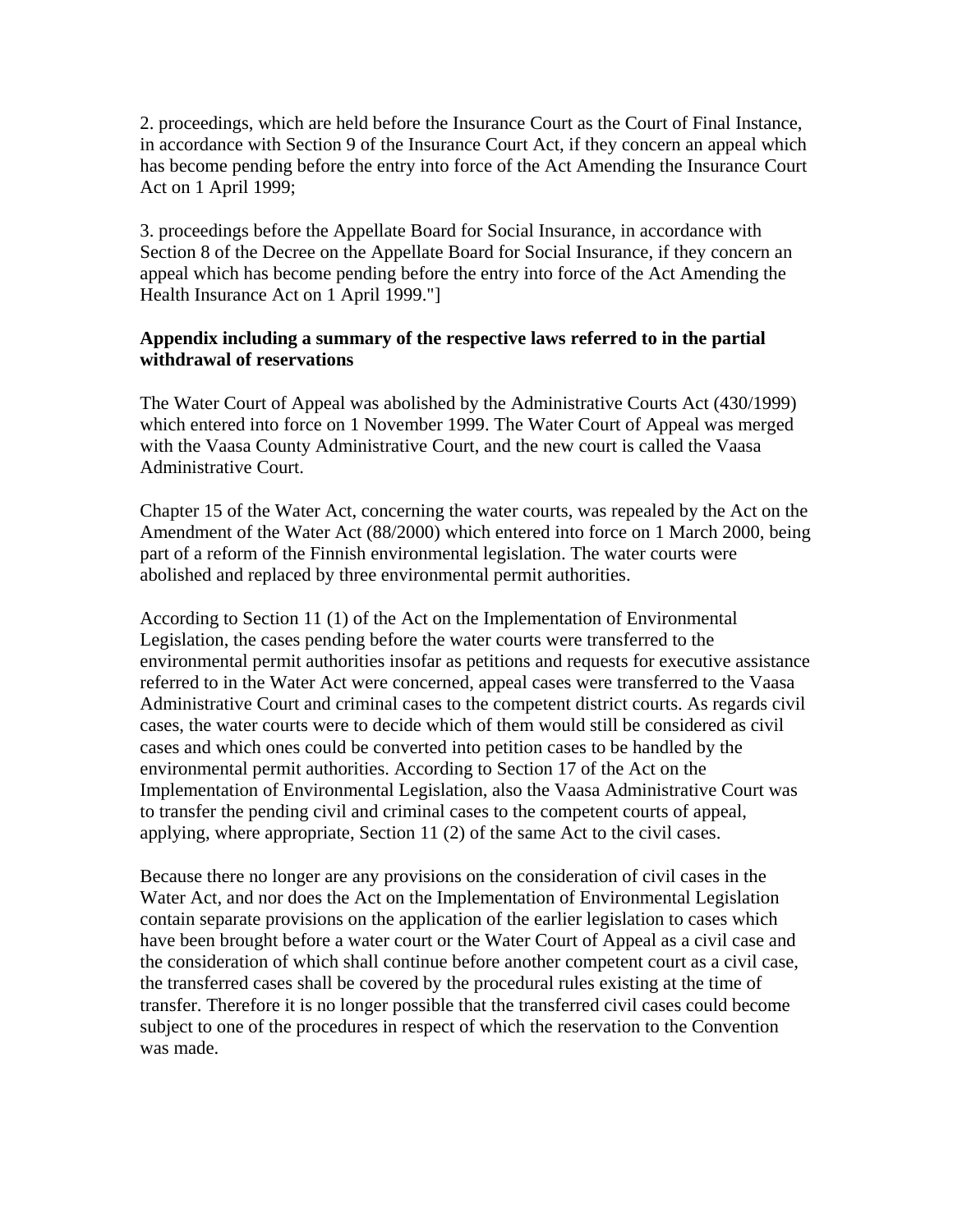The reservation made in respect of proceedings before Water Courts when conducted in accordance with Chapter 16, Section 14 of the Water Act, concerning the holding of an oral hearing in a petition case after inspection, may also be withdrawn as a result of the reform of the environmental legislation. According to Chapter 16, Section 14 of the Act on the Amendment of the Water Act, the competent authorities for the consideration of petitions are the environmental permit authorities. The reservation made to Article 6 of the Convention only concerned the administrative judicial procedure applied to administrative courts and not the administrative procedure applied to other authorities.

The transitional provision concerning civil and criminal cases before the water courts may be withdrawn as there are no longer such pending cases to which the provisions of the Code of Judicial Procedure, which were in force before the Act on the Amendment of the Code of Judicial Procedure entered into force on 1 May 1998, could be applied.

According to the transitional provision in Section 82 of the Administrative Judicial Procedure Act, the Act shall not be applied to appeals or submissions made in respect of decisions given before the entry into force of the Act, nor to the consideration of such cases by a superior appellate authority on account of appeal. There are hardly any appeal cases pending before the administrative courts and the Supreme Administrative Court, where the decision subject to appeal has been given before the entry into force of the Administrative Judicial Procedure Act on 1 December 1996.

Period covered: 16/5/2001 -

The preceding statement concerns Article(s): 6"

Protocol No. 6 ratified on **10 May 1990**

Protocol No. 12 ratified on **17 December 2004**

Protocol No. 13 ratified on **29 November 2004**

Protocol No. 14 ratified on **7 March 2006**

Number of judgments delivered against Finland in 2005: **13** (out of a total of 1105)

Resolutions adopted by the Committee of Ministers in 2005: **1** (0 Interim Resolution)

Resolutions adopted by the Committee of Ministers in 2006 (as of 28 April 2006): **0** 

# *C. EUROPEAN CONVENTION FOR THE PREVENTION OF TORTURE AND INHUMAN OR DEGRADING TREATMENT OR PUNISHMENT (CPT)*

**Convention** ratified on **20 December 1990**, **additional protocols 1 and 2** ratified on **4 November 1993**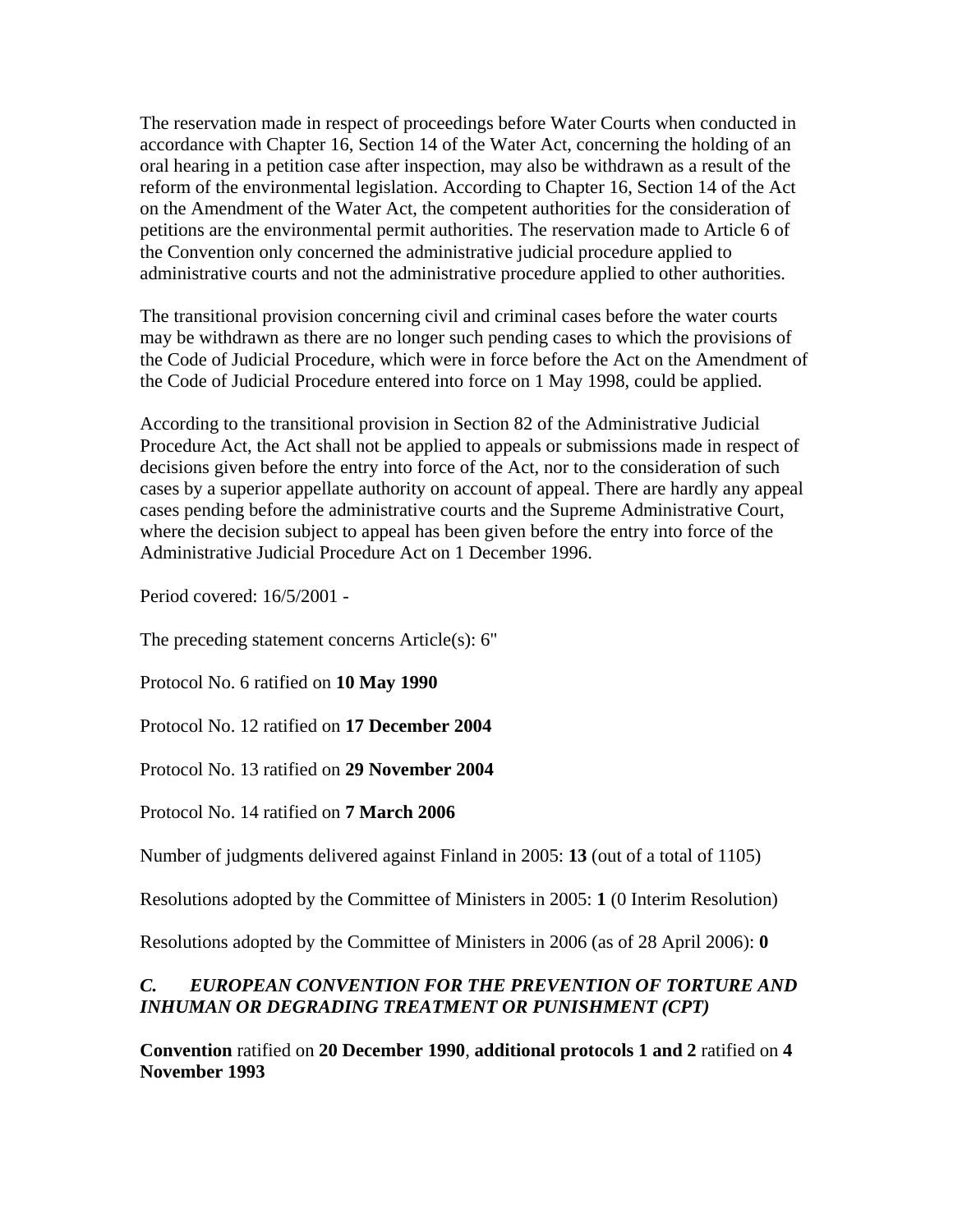#### Last country visit: **September 2003**

Publication of the last report: **June 2004**

Press release of 14 June 2004:

"The Finnish Government has requested the publication of the report of the Council of Europe's Committee for the Prevention of Torture (CPT) on its visit to Finland in September 2003. The visit was carried out within the CPT's programme of periodic visits for 2003. It was the Committee's third visit to Finland.

The CPT's delegation heard no allegations of recent ill-treatment of persons held in police establishments, and found no other evidence of such treatment. Police detention facilities were, on the whole, quite satisfactory for the initial 72 hour period of police custody; however, none of them offered suitable conditions for remand prisoners. The CPT has reiterated that remand prisoners should not, in principle, be held in police cells.

As regards persons detained under the Aliens Act, the CPT has highlighted a case in which medication having a tranquillising or sedative effect was administered in the context of a deportation procedure. The Committee has emphasized that the administration of medication to persons subject to a deportation order must always be carried out on the basis of a medical decision taken in respect of each particular case; this implies that the persons concerned must be physically seen and examined by a medical doctor. More generally, the CPT has recommended that detailed instructions be issued on the manner in which deportation orders concerning foreign nationals are to be enforced. These instructions should, in particular, address the use of force and/or means of restraint authorised in the context of deportation operations.

Concerning prisons, the CPT has drawn attention to the ongoing problem of interprisoner intimidation and violence. Further, it has called for measures to address the overcrowding which affected Kuopio Prison and - to an even greater extent - the former Turku Remand Prison. That said, in both establishments, prisoner accommodation was on the whole of an acceptable standard.

Living conditions and treatment offered to patients at Niuvanniemi Psychiatric Hospital were generally adequate. The CPT has nevertheless expressed the hope that determined efforts will be made to involve a greater number of patients in activities which correspond to their individual needs and abilities."

#### **Response of the Finnish Government to the report on its visit to Finland from in 2003: November 2004**

Press release of 8 November 2004:

"In a response published on 8 November 2004 at its request, the Finnish Government provides information concerning issues raised by the European Committee for the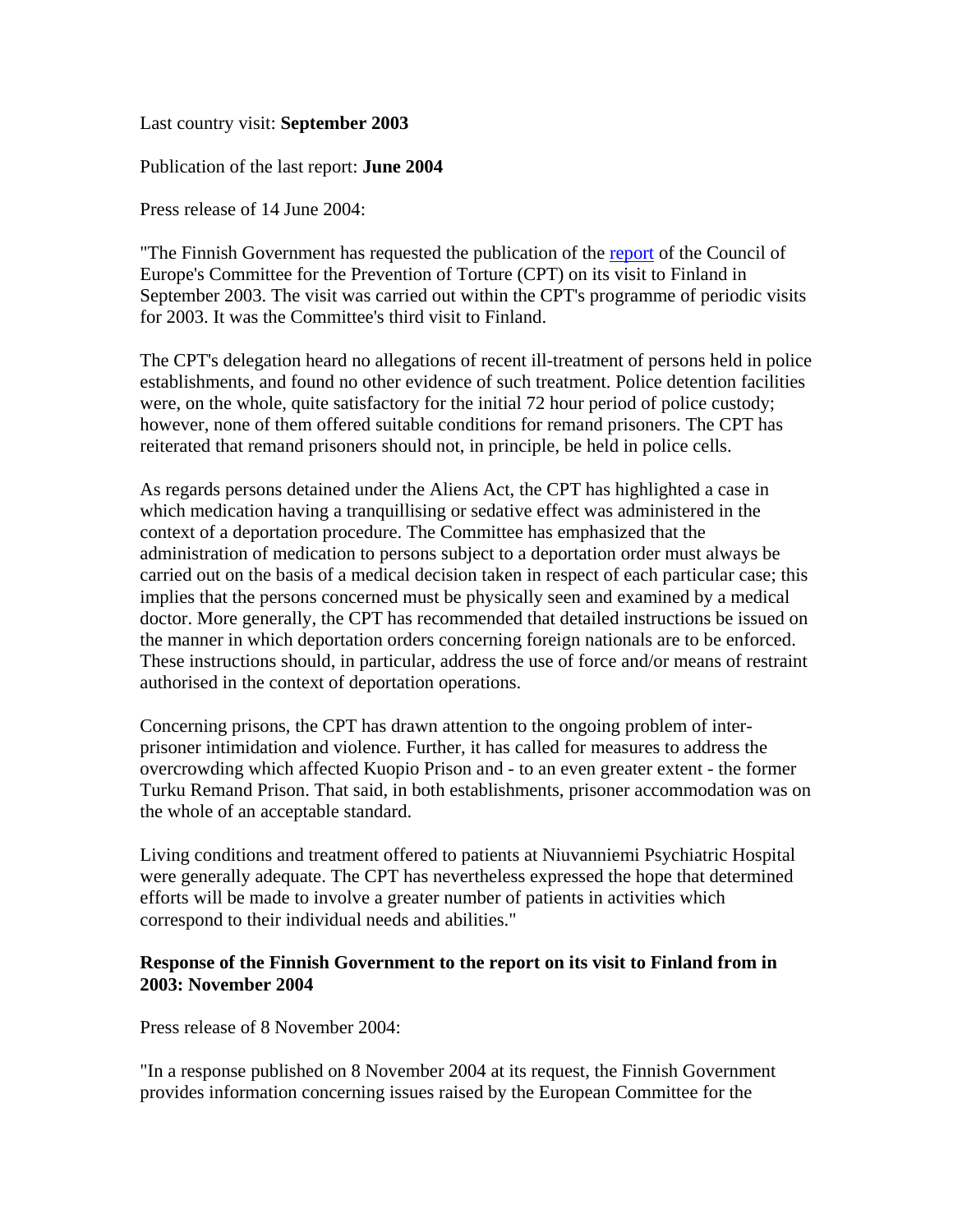Prevention of Torture and Inhuman or Degrading Treatment or Punishment (CPT) after its third periodic visit to Finland in September 2003.

The response makes reference to several draft laws in the areas of police detention and imprisonment. These drafts, which will address many of the CPT's recommendations, are expected to enter into force in January 2006. In particular, the detention of remand prisoners in police establishments will be subject to strict criteria and limited in time. Further, restrictions on remand prisoners' contact with the outside world will be applied only in exceptional cases. The Finnish authorities also refer to concrete steps taken to prevent and combat inter-prisoner violence and to improve the situation of prisoners segregated for their own protection.

As regards the detention of persons under the Aliens Act, the Finnish authorities announce the opening in December 2004 of a new facility in Metsälä, said to offer better material conditions and activities to the foreign nationals held there. Reference is also made to plans to draw up detailed provisions concerning the enforcement of deportation decisions, including the use of force and means of restraint.

Concerning Niuvanniemi Psychiatric Hospital, the Finnish authorities inform the Committee of the opening of a new unit for juvenile patients, which will offer activities corresponding to their specific needs."

**Next country visit in**: unknown

# *D. EUROPEAN CHARTER OF LOCAL SELF-GOVERNMENT*

### **European Charter of Local Self-Government** ratified on **3 June 1991**

### *E. FRAMEWORK CONVENTION FOR THE PROTECTION OF NATIONAL MINORITIES*

**Convention** signed on **1 February 1995**, ratified on **3 October 1997**, entered into force on **1 February 1998**

Last opinion by the Advisory Committee adopted in **March 2006**  [ACFC/OP/II(2006)003]:

"Summary:

Finland has taken various commendable measures to implement the Framework Convention. Important developments include the adoption of language laws - covering the Swedish and Sami languages - the implementation of which is now an important challenge.

The development of anti-discrimination legislation and the establishment of the Office of the Ombudsman for Minorities are also significant steps. However, despite these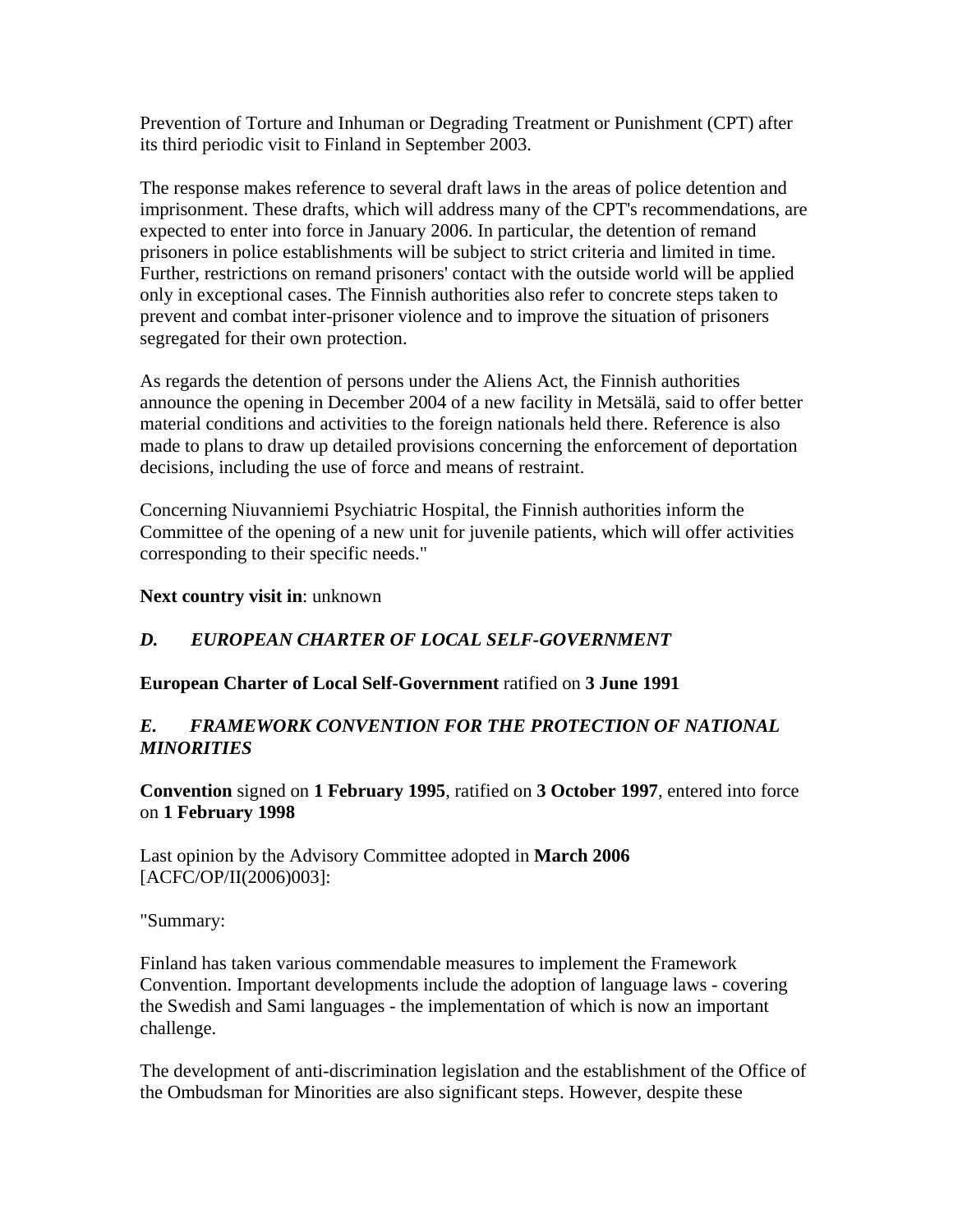measures, persons belonging to minorities still face incidents of discrimination and manifestations of intolerance in various fields.

Important new channels have been established to support minority participation, including permanent regional advisory boards for Roma affairs. However, current structures do not adequately take account of the needs of the Russian-speaking population.

Disputes over the ownership and use of land in the Sami Homeland need to be tackled with vigour, and the authorities' obligation to negotiate with the Sami Parliament should be carefully observed.

Valuable initiatives in support of minority language media need to be developed further, and minority language education should be expanded."

**Last CM resolution** on the implementation of the Framework Convention: **ResCMN(2001)3**

**Next State report foreseen**: date unknown

## *F. EUROPEAN CHARTER FOR REGIONAL OR MINORITY LANGUAGES*

#### **Convention** signed on **5 November 1992**, ratified on **9 November 1994**

Last State report submitted on: **13 March 2006**

Last Committee of Experts' evaluation report adopted on: **24 March 2004**

Last Committee of Ministers' Recommendation adopted on **20 October 2004**

Last biennial report of the Secretary General to the Parliamentary Assembly: **3 September 2005**

## *G. EUROPEAN COMMISSION AGAINST RACISM AND INTOLERANCE (ECRI)*

**Last report by ECRI:** the Second report on Finland was adopted on 14 December 2001 and made public on **23 July 2002**

Extract of doc. **CRI(2002)20:** 

"Executive summary:

Finland has in the last few years adopted a number of significant measures in the field of combating racism and intolerance, including initiatives to improve the integration of immigrants into Finnish society, the introduction in 2001 of a National Programme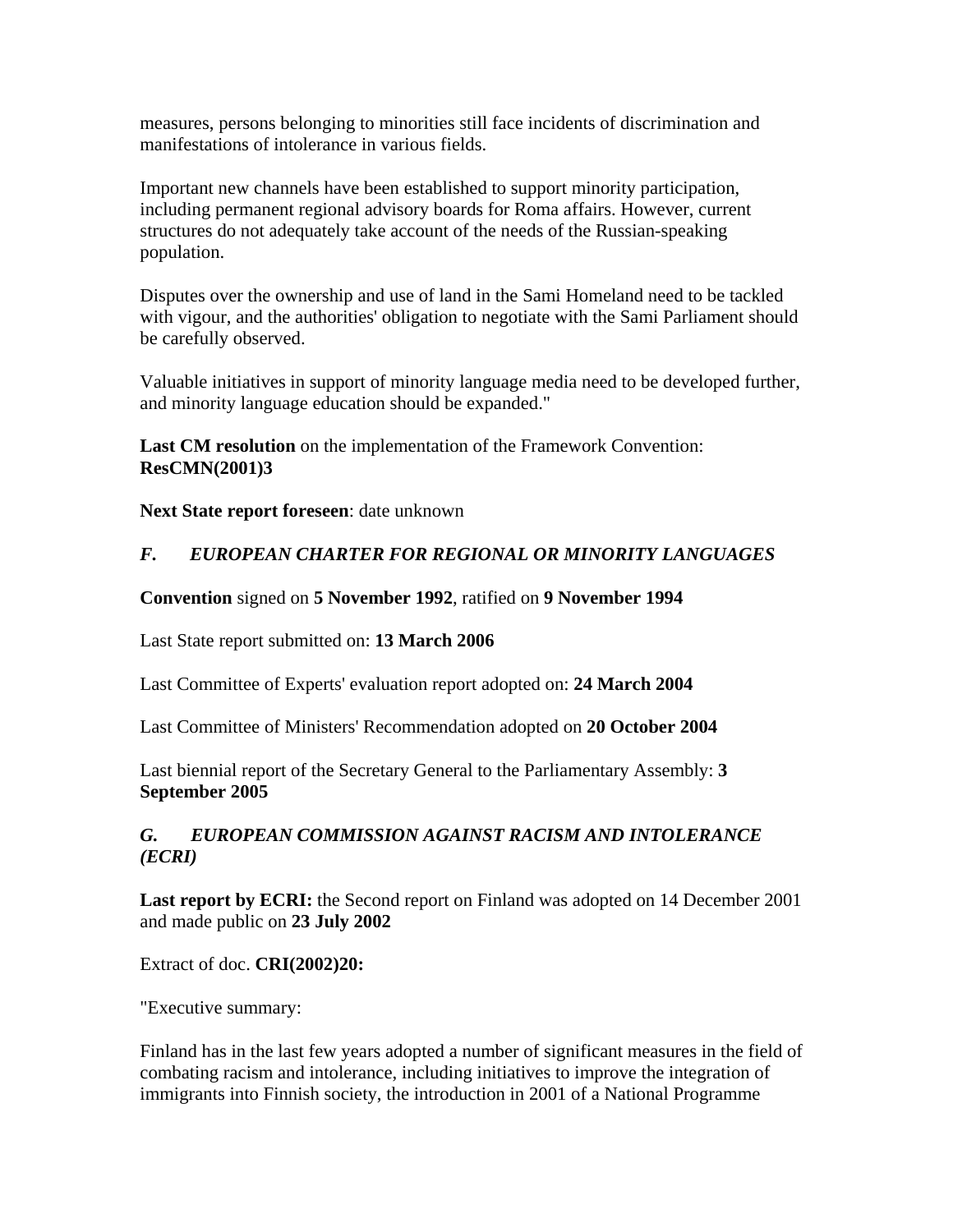against Ethnic Discrimination and Racism, improved legislation in the field of employment and education, and the increased participation of minority groups in the development of policies and measures of concern to them. Although there is a growing recognition that Finland is today a society comprising many different groups, both "traditional" minorities and minorities of immigrant origin, there still appears to exist a certain level of prejudice and intolerance among the Finnish population towards those who are different from the majority. Such prejudice finds its expression in discrimination in a number of fields, including employment, housing and access to public places, as well as in instances of harassment and sometimes racial violence. Moreover, initiatives taken at the national level to combat racism and discrimination do not always successfully filter down to the local level. In the present report, ECRI recommends that the Finnish authorities take action in a number of fields. It recommends, inter alia, a more effective implementation of legislative provisions in force to combat racism and discrimination and the introduction of further provisions in this field, the reconsideration of some aspects of the legislation and procedures concerning asylum seekers, the intensification of training and awareness-raising among key officials and further efforts to combat manifestations of discrimination in daily life, including introducing human rights education and aspects relating to racism and related intolerance as an integral part of school education."

# *H. SOCIAL RIGHTS*

**European Social Charter of 1961** signed on **9 February 1990**, ratified on **29 April 1991**, entered into force on **29 May 1991**

**European social Charter** (revised) signed on **3 May 1996**, ratified on **21 June 2002**, entered into force on **1 August 2002**

**Additional Protocol to the European Social Charter Providing for a System of Collective Complaints** signed on **9 November 1995**, ratified on **17 July 1998**, entered into force on **1 September 1998**

#### **Collective complaint against Finland**

### "**No. 10/2000 Tehy ry and STTK ry v. Finland**

The complaint, lodged on 23 October 2000, relates to Article 2§4 (the right to additional paid holidays or reduced working hours for workers engaged in dangerous or unhealthy occupations) of the European Social Charter. It is alleged that the fact that hospital personnel who are subjected to the hazards of radiation during the course of their work are no longer entitled to special leave due to the exposure to radiation, violates this provision of the Charter.

The European Committee of Social Rights declared the complaint admissible on 12 February 2001.